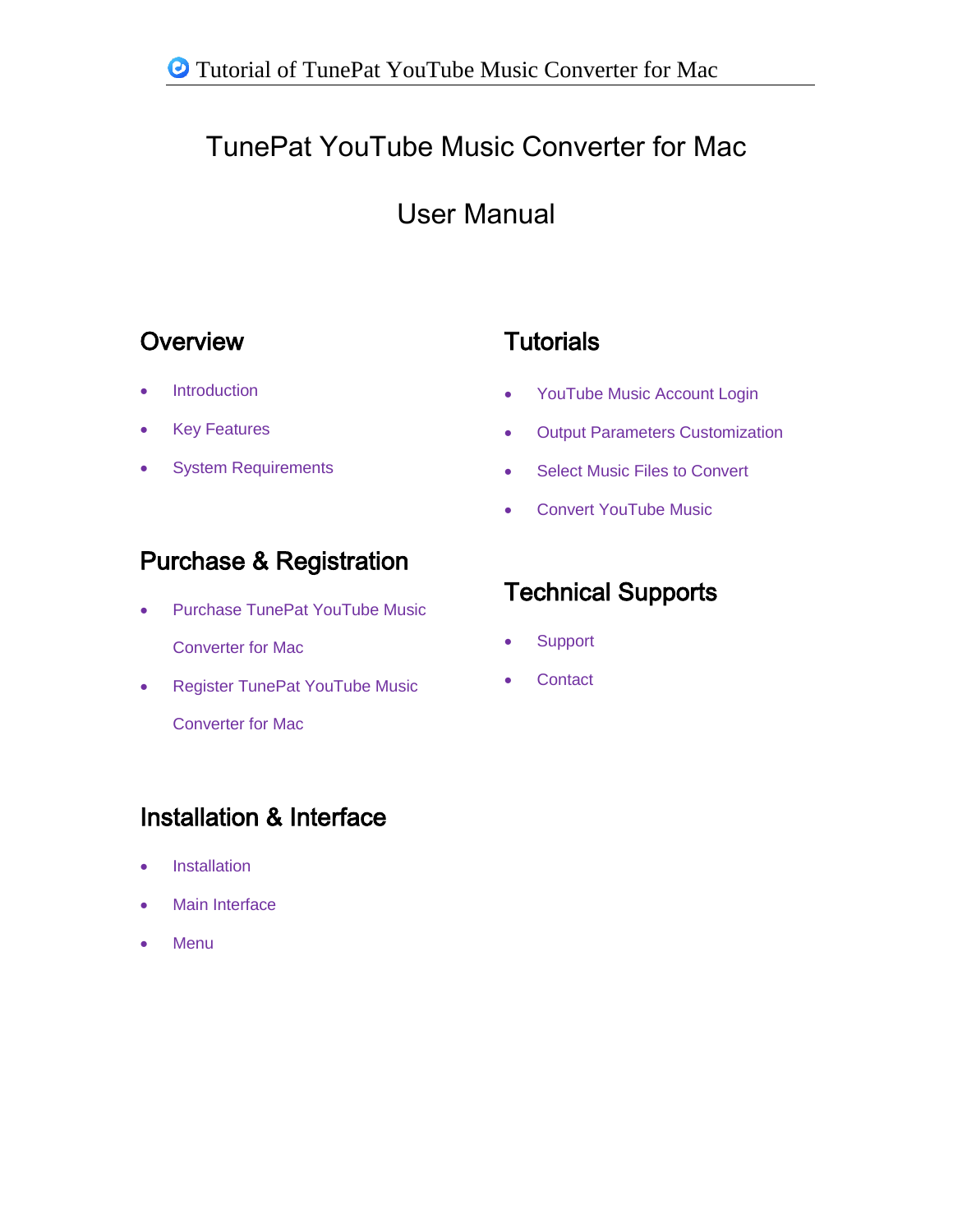## **Overview**

- <span id="page-1-0"></span>**Introduction**
- Key Features
- System Requirements

#### Introduction

[TunePat YouTube Music Converter for Mac](https://www.tunepat.com/youtube-music-converter-mac/online-help.html) is devoted to converting music and playlists from YouTube Music platform. It helps YouTube Free and Premium users to convert YouTube songs into common formats, including MP3, AAC, WAV, FLAC, AIFF, or ALAC. Converted YouTube Music will be open source, gaining a wider compatibility with multiple internet-free devices. Sound quality will be kept as the original, the best up to 320 kbps with no quality loss at all. Principle ID3 tags like track title, album title, artist name, artwork, and more will also be preserved.

### Key Features

- Available for both YouTube Free and Premium users.
- Flawlessly download YouTube Music to computer for a permanent playability.
- Convert YouTube playlists in batch at an ultra-fast speed.
- Export YouTube Music to MP3, AAC, WAV, FLAC, AIFF, or ALAC audio files.
- Keep original output audio quality and retain key ID3 tags;
- No need to install the YouTube Music app;

#### System Requirements

- macOS 10.11 macOS 12.
- 1GHz processor or above.
- Monitor with 1024 x 768 pixels or higher resolution.
- 256MB or higher of RAM.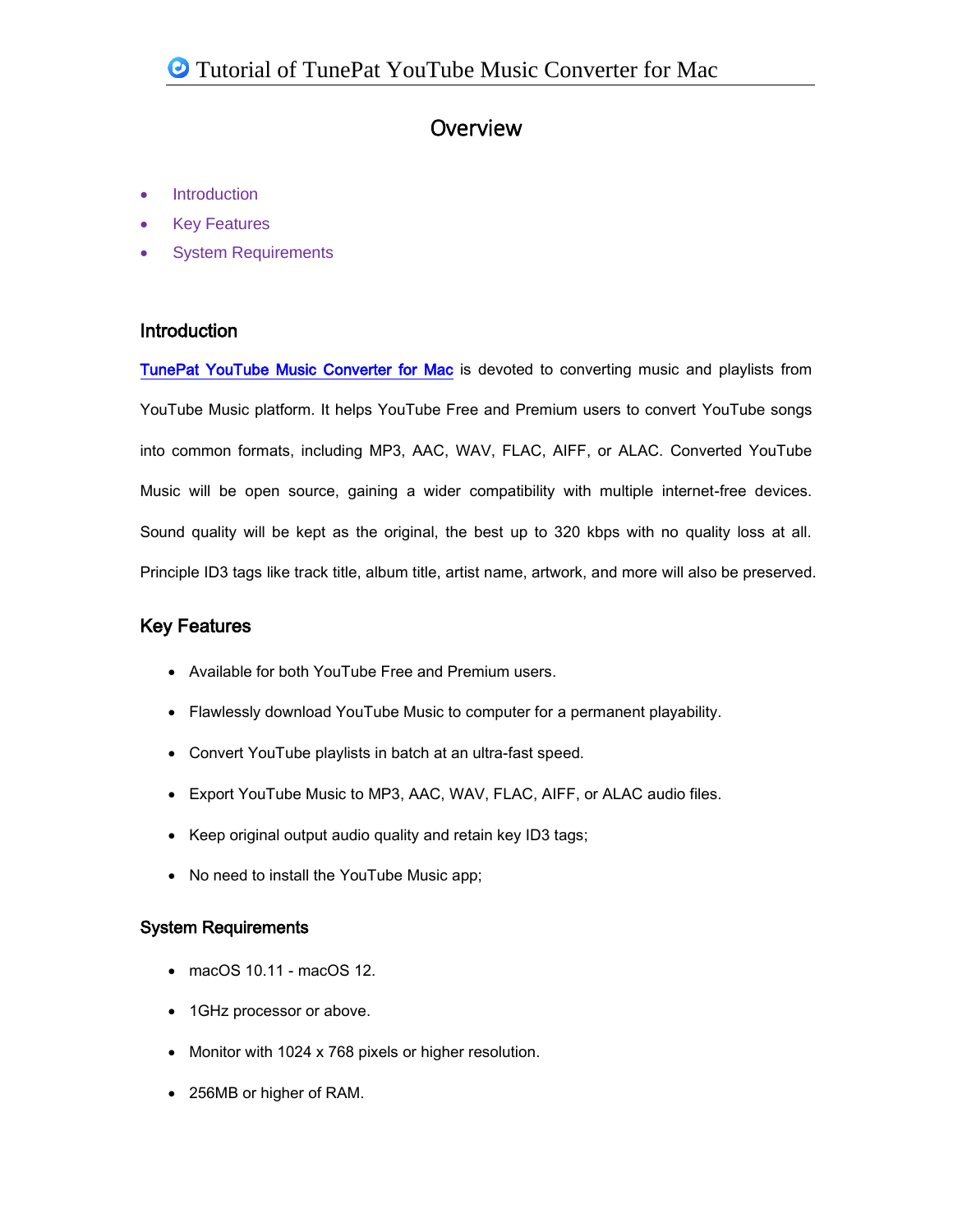## Purchase & Registration

- <span id="page-2-0"></span>**•** Purchase TunePat YouTube Music Converter
- Register TunePat YouTube Music Converter

### Purchase TunePat YouTube Music Converter for Mac

Tip: To buy a license key for TunePat YouTube Music Converter for Mac, click [here.](https://www.tunepat.com/youtube-music-converter-mac/buynow.html)

#### 1. Why should I buy TunePat YouTube Music Converter for Mac?

Free trial for TunePat Music Converter for Mac is to convert the first 3 minutes for each audio and 3 music files at a time. Buy and subscribe to TunePat YouTube Music Converter to win all the features. After you purchase this product, you will receive your Registration Email and Registration key to unlock the full version.

#### 2. If you have registered for TunePat YouTube Music Converter, you are entitled to:

- Unlock permanent access to all features on TunePat YouTube Music Converter.
- Priority to after-sale services and technical support at any time.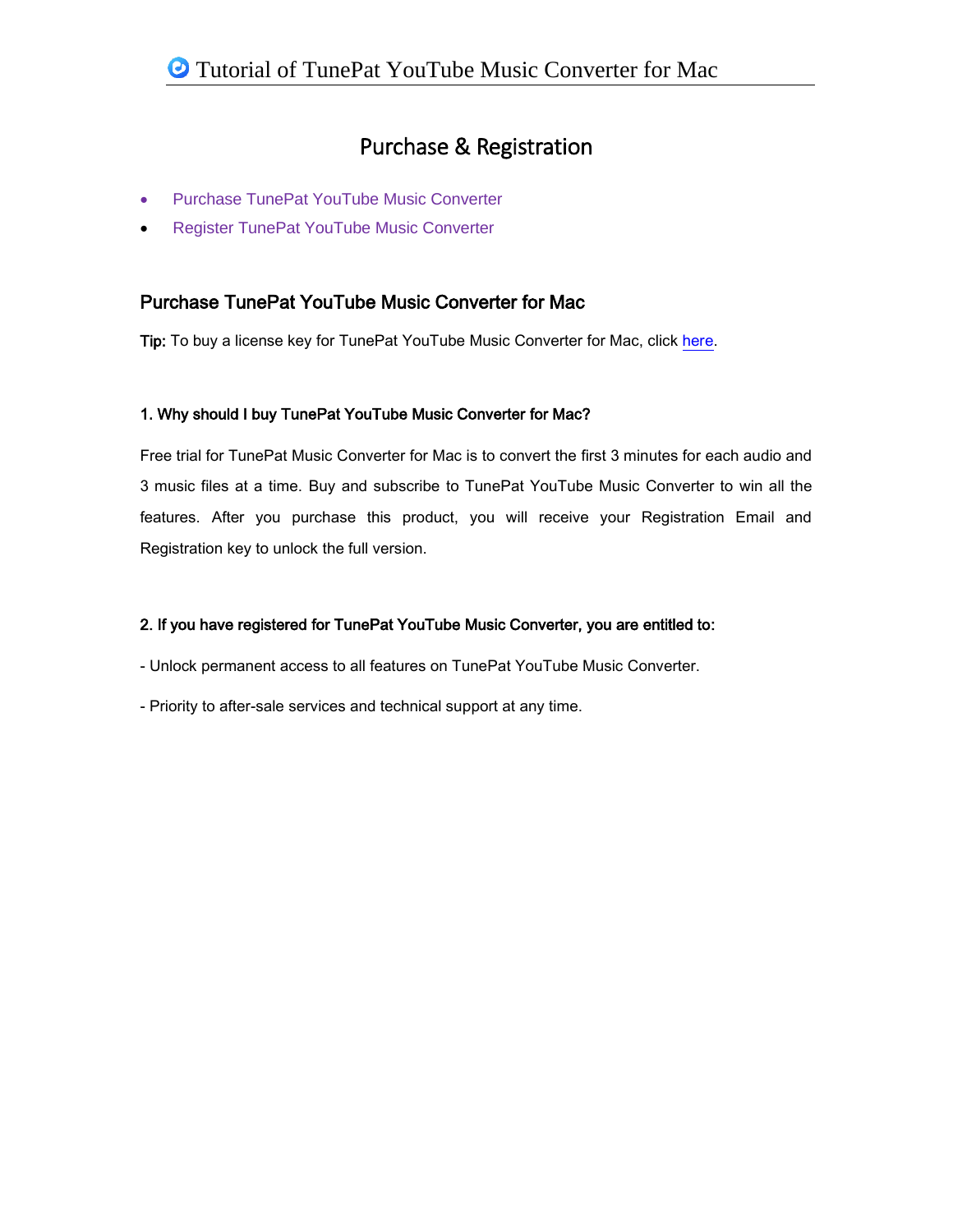## Register Mac Version of TunePat YouTube Music Converter

Step 1: In the top-right Menu bar, click "TunePat YouTube Music Converter". Then tap "Register" in the drop-down list. After that, you will get the register window as below.

Step 2: Then copy and paste the registration Email and Code into the registration popup window.

Step 3: Once the registration process is done, there will be a pop-up dialogue saying "You have successfully registered the program. Thank you for your support!", and it will also show you when your license will expire.

| 旨<br>TunePat YouTube Music Converter                                                                                                                                                                                                         | $\Omega$<br>€<br>$\mathbf 0$                                     |
|----------------------------------------------------------------------------------------------------------------------------------------------------------------------------------------------------------------------------------------------|------------------------------------------------------------------|
| How To Use TunePat YouTube Music Converter                                                                                                                                                                                                   | Online Help<br>÷<br>Contact us<br>Purchase<br>₩                  |
| ×<br><b>TunePat YouTube Music Converter</b>                                                                                                                                                                                                  | ◙<br>Register<br>ö<br>Settings<br>Open log file<br>Feedback<br>o |
| Please enter your new license, or buy a new one.                                                                                                                                                                                             | Check for updates<br>z<br>Appearance<br>u<br>$\Theta$<br>About   |
| 図<br>E-Mall:<br>$\bullet$<br>D<br>Code:                                                                                                                                                                                                      |                                                                  |
| $\bullet$<br>Confirm<br>Cancel                                                                                                                                                                                                               |                                                                  |
| 1. We access YouTube Music via en embedded browser, so you can login YouTube Music Web Player directly.<br>2. We never keep records of your account info at any time during your sessions. Please visit our Privacy Policy for more details. |                                                                  |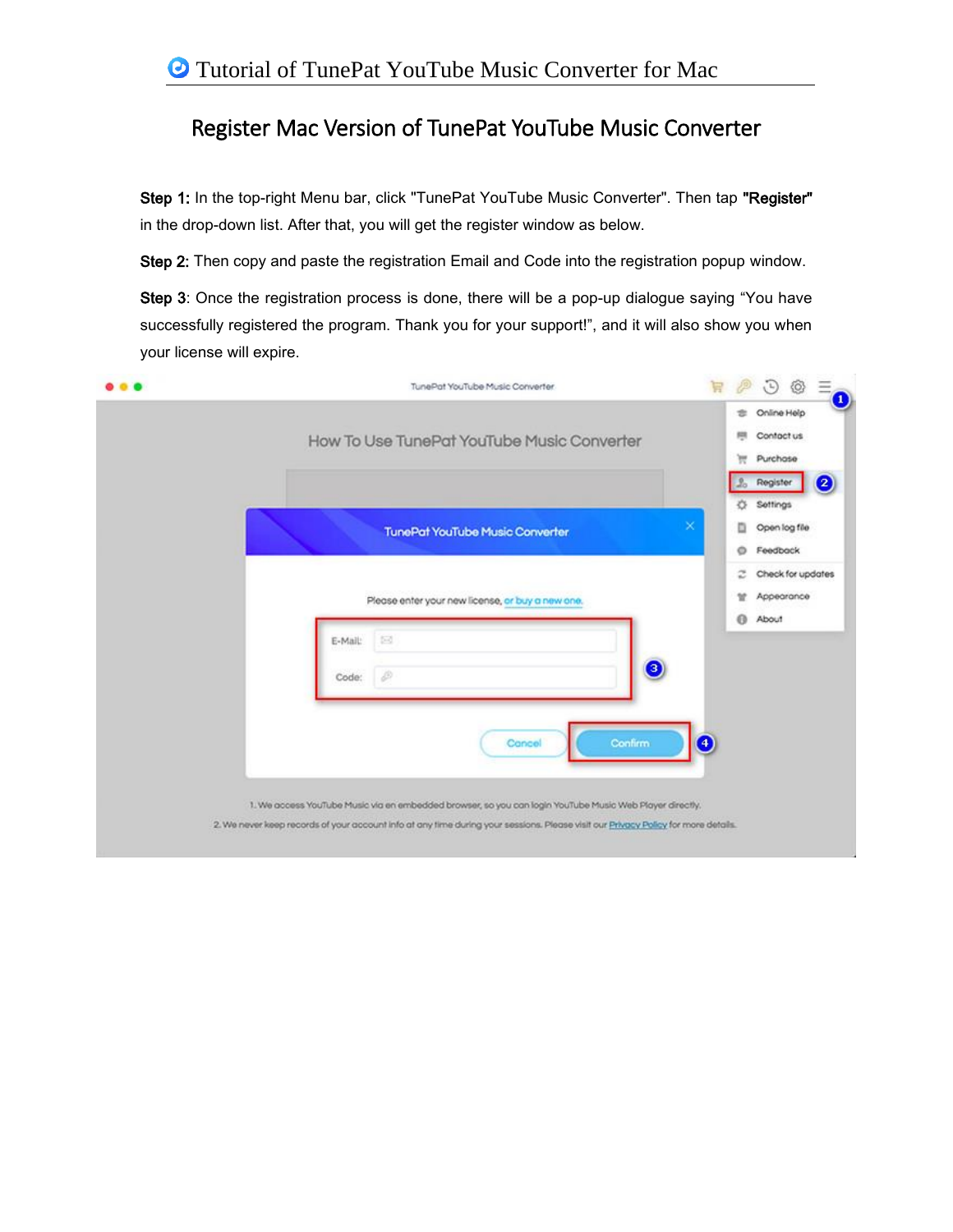## Note:

- Please note that the registration information is case-sensitive. And please do not add a blank at the beginning or at the end of the word. We suggest you simply copy & paste the Registration information into the pop-up dialog.
- Make sure both Registration Email and Registration key are provided by our company after purchasing. If you have not paid, please click Buy Now to finish the payment and get the license.
- The key will be sent to you once you purchased TunePat. If you do not receive the license key after a few minutes, please check your Spam E-mail folder or contact our support team for help.
- In the case of subscription renewal, then complete the registration by these steps: Go to 'Register' > Click 'Change Account'> Enter the E-mail and the new 'Code' you have received on the renewal date. > Tap 'Confirm' and 'Ok'.
- License does not share between Windows and Mac.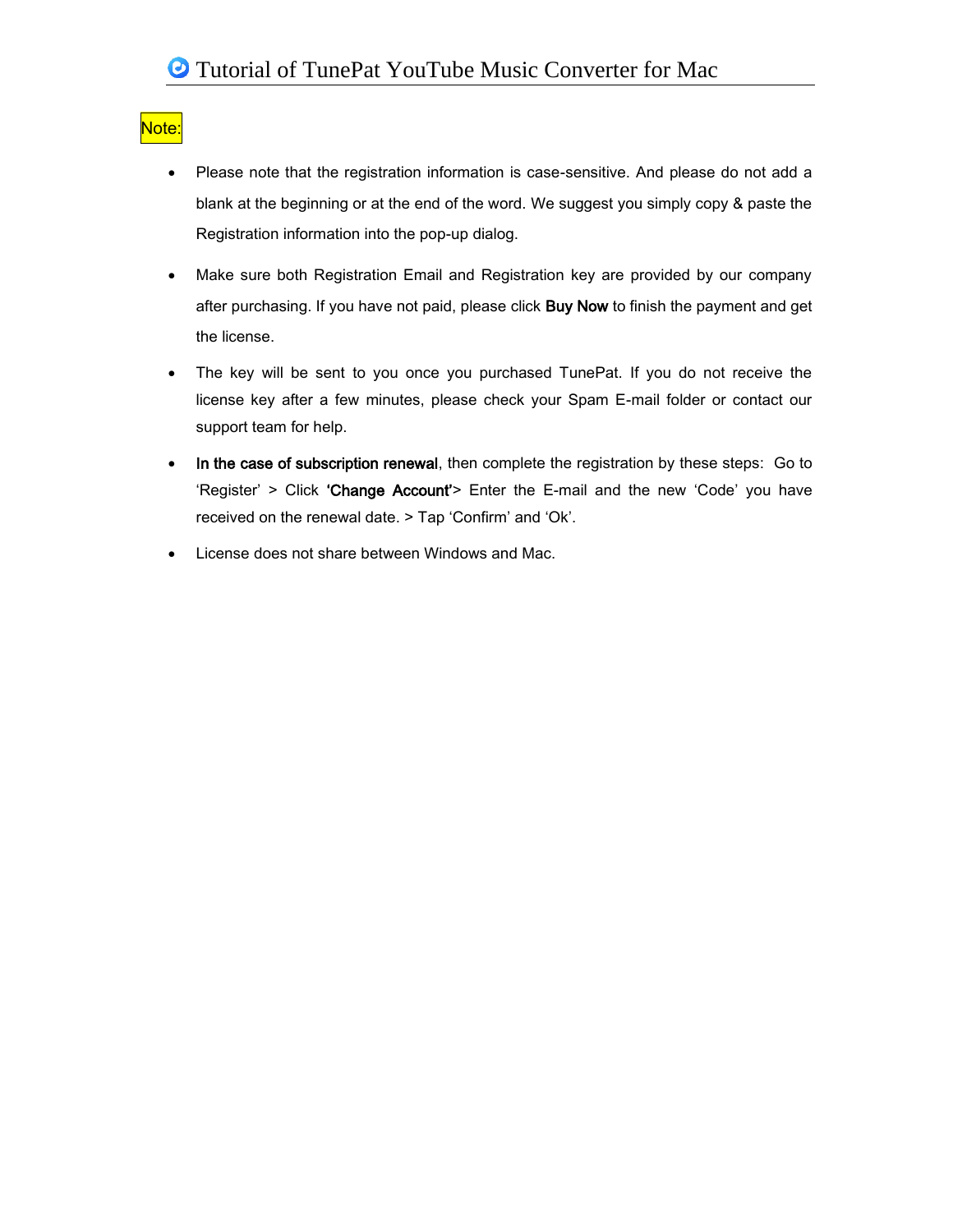## Installation & Interface

- <span id="page-5-0"></span>**•** Installation
- Main Interface
- Menu

#### Installation

To install this product, please refer to the following steps:

- 1. Download the latest version of TunePat YouTube Music Converter through [Download Center.](https://www.tunepat.com/download-center.html)
- 2. Double click the "tunepat-youtube-converter.dmg" file to accomplish a "single-click install".
- 3. After installing, double-click the TunePat YouTube Music Converter icon to launch the program.

### Main Interface

Launch the TunePat YouTube Music Converter for Mac and the start-up page of the program is like this. And you should sign in with your YouTube Music account here.

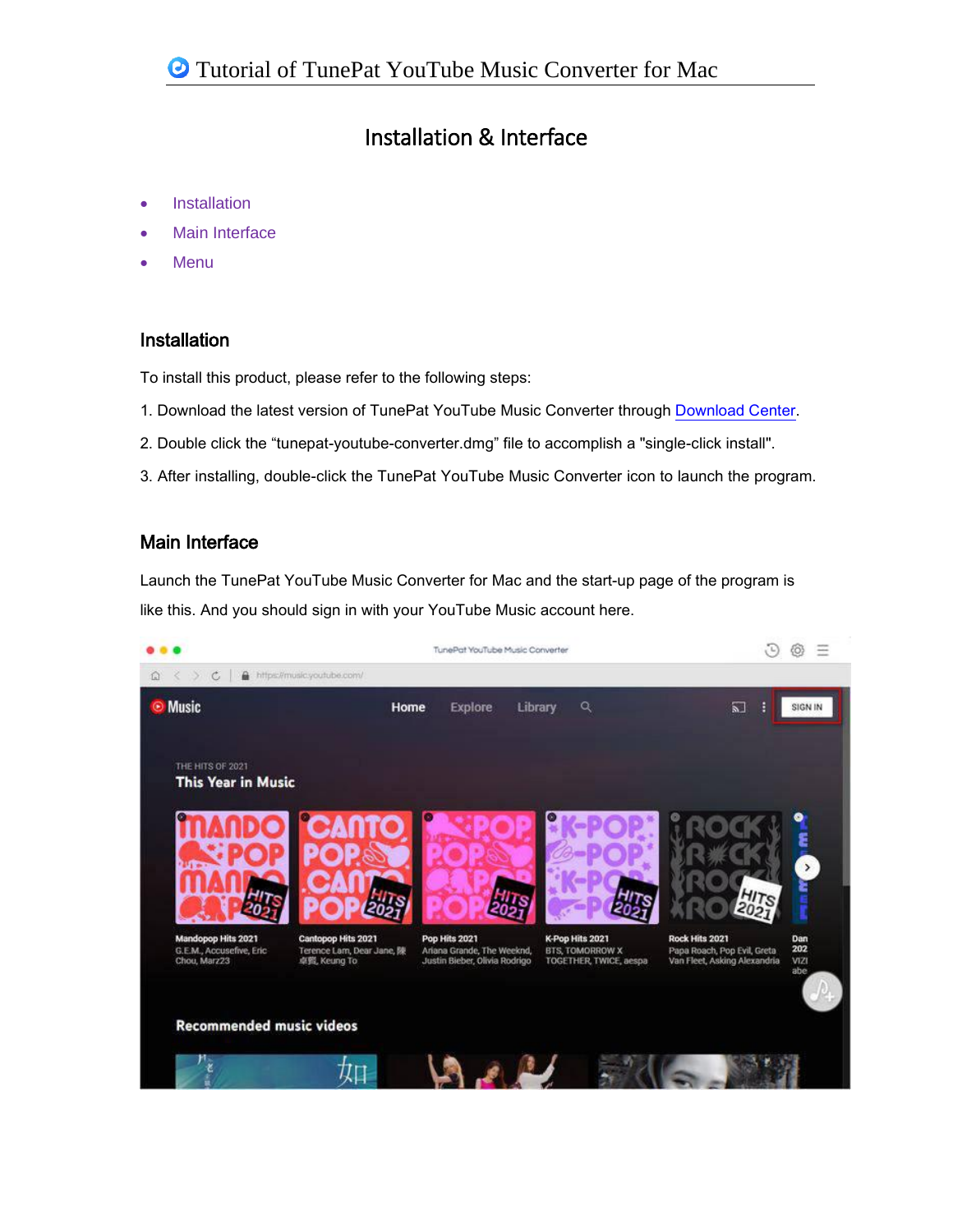### Menu

After clicking the Menu button  $\equiv$  on the upper right corner of the interface, you'll see the dropdown list as the following picture. Here you can choose the language you want to use, check for update when a new version is available, change the appearance from light mode into dark mode if needed and so on.

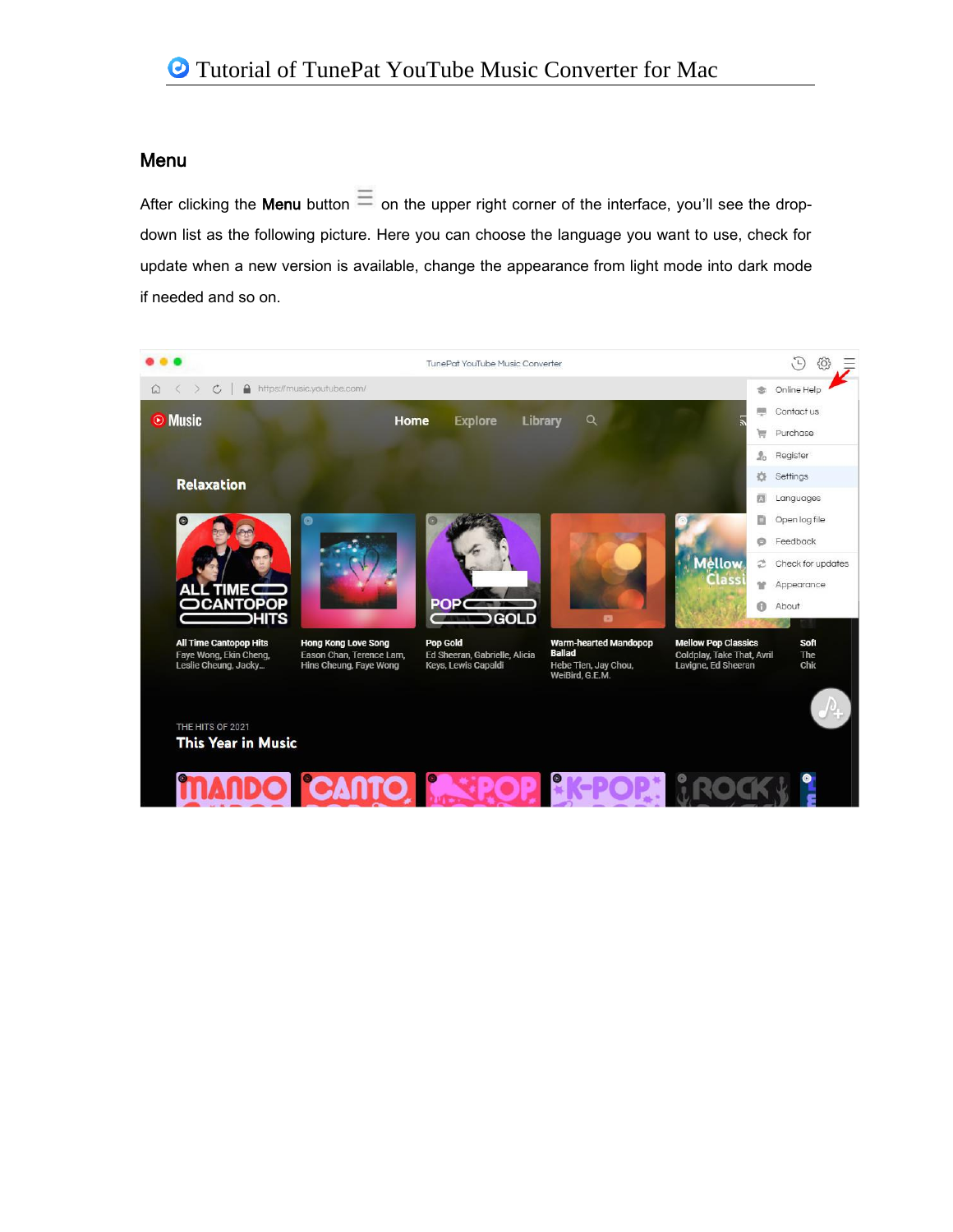## **Tutorials**

- <span id="page-7-0"></span>• Log In YouTube Music Account
- Output Parameters Customization
- Select Music Files to Convert
- Convert YouTube Music

### Log In YouTube Music Account

Start TunePat YouTube Music Converter on Mac, then log in to your YouTube Music account. If you are a new user of YouTube Music, you need to click SIGN UP to create a new YouTube Music account.

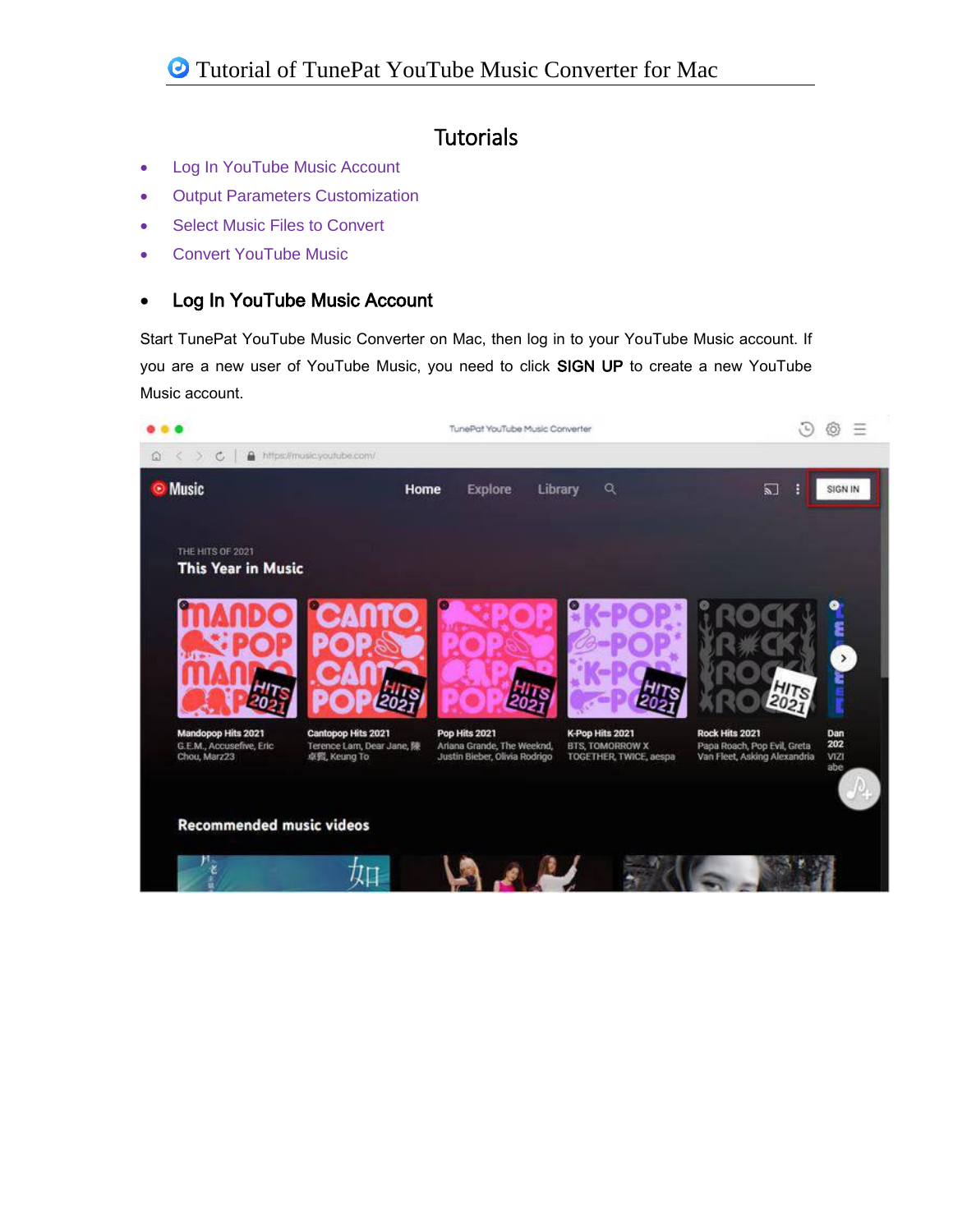### Output Parameters Customization

Then click on the Setting **C** button the upper right corner to choose the Output Format (MP3/AAC/WAV/FLAC/AIFF/ALAC), the Output Quality (320kbps, 256kbps, 192kbps, 128kbps), Sample Rate, and Output Path.

Note: If you choose "Auto" as the output format, TunePat YouTube Music Converter will convert music at a faster speed.

For better organizing your music library, you can save the output audio files into an organized folder like Artist, Album, Artist/Album, or Album/Artist.

|                                 |                                    | TunePat YouTube Music Converter                                                      | a<br>Q<br>Library<br>$\mathbf{c}$<br>Upgrade<br>詞<br>$\times$<br>v.<br>×.<br>v.<br>$7 + 1$<br>Documents\TunePat YouTube Music Converter<br>$+$<br>3:03<br>$\circledcirc$<br>×.<br>5:32<br>2:38 |      |
|---------------------------------|------------------------------------|--------------------------------------------------------------------------------------|------------------------------------------------------------------------------------------------------------------------------------------------------------------------------------------------|------|
| $\mathfrak{C}$<br>$\Omega$<br>× | A                                  | https://music.youtube.com/playlist?list=RDCLAK5uy_rzb-gikAqiETQy3sw9bhmXDXKw1-yxQic- |                                                                                                                                                                                                |      |
| <b>Music</b><br>⋒               | Settings<br>상                      | Explore<br>Home                                                                      |                                                                                                                                                                                                |      |
| ø                               | Output Format:<br><b>Bit Rate:</b> | MP3<br>320 kbps                                                                      |                                                                                                                                                                                                |      |
|                                 | Sample Rate:                       | 44.1 kHz                                                                             |                                                                                                                                                                                                |      |
|                                 | Output Folder:                     | C:\Users\                                                                            |                                                                                                                                                                                                |      |
| 27.81                           | Output File Name:<br>Butter        | Track Number X Title X Artist X                                                      |                                                                                                                                                                                                |      |
| -5                              | Output Organized:<br>Easy O        | None                                                                                 |                                                                                                                                                                                                |      |
| é.                              | STAY (                             |                                                                                      |                                                                                                                                                                                                |      |
| Me                              | INDUSTRY BABY (Official Video)     | Jack Harlow & Lil Nas X                                                              |                                                                                                                                                                                                | 3:56 |
| <b>CALC</b>                     | My Universe                        | Coldplay                                                                             |                                                                                                                                                                                                | 4:43 |
| -48                             | SG (Official Music Video)          | Megan Thee Stallion, DJ Snake, Ozuna & LISA                                          |                                                                                                                                                                                                | 4:02 |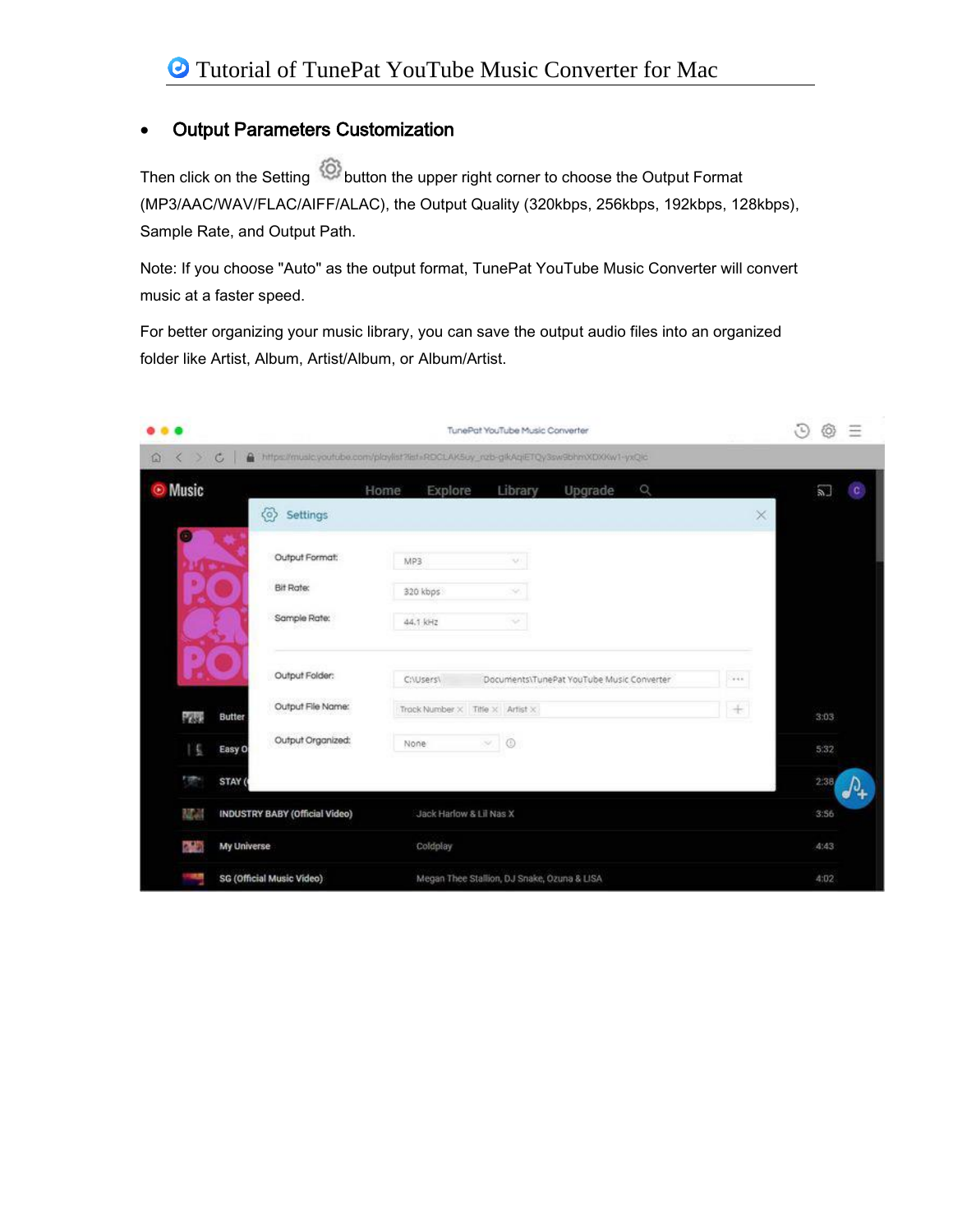## • Select Music Files to Convert

Choose a preferred playlist, artist, or album, then hit on the Add to list  $\mathbb{P}$  button in the lower right. Then you can select the songs that you'd like to convert from the list.

To start downloading music, click on the Convert Now button to launch the conversion process immediately.

If you need to convert more playlists at once. Click Save to list. Then open another playlist to select songs. After adding all songs to the Task list, you need to go to the top right, click the "Task list" button. Click Convert to start converting all songs in the task list at once.

|               |            |                                                                                                   | TunePat YouTube Music Converter             |         |                                   | O<br>හි |                        |
|---------------|------------|---------------------------------------------------------------------------------------------------|---------------------------------------------|---------|-----------------------------------|---------|------------------------|
| $\Omega$<br>K | ×          | $\circ$<br>A https://music.youtube.com/playlist?list=RDCLAKSuy_nzb-gikAgiETQy3sw9bhmXDXKw1-yxQic- |                                             |         |                                   |         |                        |
| ⊛             | ⊛          | Select tracks to convert                                                                          |                                             |         | Search                            | Q X     | $\mathbf{c}$           |
|               | a          | Hide Converted                                                                                    |                                             |         | 50 songs in the list, 3 selected. |         |                        |
|               | ⊟          | Title =                                                                                           | Artist =                                    | Album = | Duration =                        |         |                        |
|               | ⊡          | Butter                                                                                            | BTS                                         |         | 03:03                             |         |                        |
|               | 囪          | Easy On Me (Official Video)                                                                       | Adele                                       |         | 05:32                             |         |                        |
|               | $\omega$   | STAY (Official Video)                                                                             | Justin Bieber                               |         | 02:38                             |         |                        |
|               | $\sqrt{2}$ | INDUSTRY BABY (Official Video)                                                                    | Jack Harlow                                 |         | 03:56                             |         |                        |
|               | o          | My Universe                                                                                       | Coldplay                                    |         | 04:43                             |         |                        |
|               | □          | SG (Official Music Video)                                                                         | Megan Thee Stallion                         |         | 04:02                             |         |                        |
|               | o          | Permission to Dance                                                                               | <b>BTS</b>                                  |         | 05:00                             |         |                        |
|               | o          | Bruno Mars, Anderson , Paak, Silk Sonic - Leave the                                               | Anderson Pook                               |         | 04:09                             |         | $\boldsymbol{\varphi}$ |
|               | o          | Peaches (feat, Giveon & Daniel Caesar)                                                            | Justin Bieber                               |         | 03:18                             |         |                        |
|               |            | Save to list                                                                                      |                                             |         | <b>Convert Now</b><br>Cancel      |         |                        |
|               |            | SG (Official Music Video)                                                                         | Megan Thee Stallion, DJ Snake, Ozuna & LISA |         |                                   | 4:02    |                        |

## Convert YouTube Music

TunePat YouTube Music Converter will download and save the YouTube music to the output formats you chose.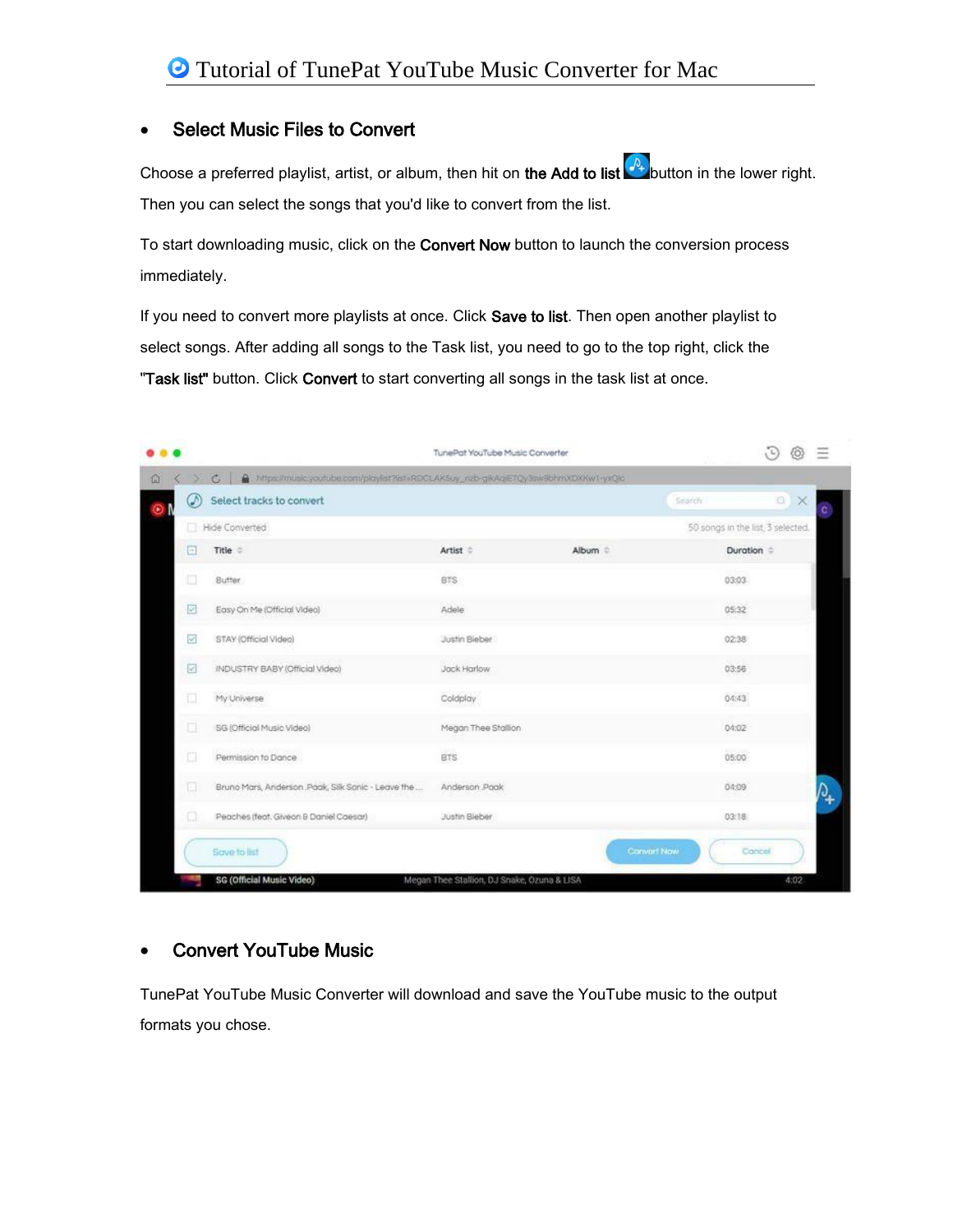## Tutorial of TunePat YouTube Music Converter for Mac

| ⊛<br>Start to convert          |                  |       | $\times$             |
|--------------------------------|------------------|-------|----------------------|
|                                |                  |       | 5 songs in the list. |
| Title                          | Artist           | Album | Duration             |
| Easy On Me (Official Video)    | Adele            |       | 05:32                |
| STAY (Official Video)          | Justin Bieber    |       | 02:38                |
| INDUSTRY BABY (Official Video) | Jack Harlow      |       | 03.56                |
| Permission to Dance            | <b>BTS</b>       |       | 05:00                |
| Lovesick Girls                 | <b>BLACKPINK</b> |       | 03:22                |
|                                |                  |       |                      |
|                                |                  |       |                      |

| $\circ$<br>TunePat YouTube Music Converter |                         |       |                | $\mathbf{c}$ |
|--------------------------------------------|-------------------------|-------|----------------|--------------|
| Converting progress:<br>Title              | Artist                  | Album | Duration       | 60% (3/5)    |
| Easy On Me (Official Video)                | Adele                   |       | 29652<br>05:32 |              |
| STAY (Official Video)                      | Justin Bieber<br>311231 |       | 02:38          |              |
| INDUSTRY BABY (Official Video)             | Jack Harlow             |       | 03:56          | ÷.           |
| Permission to Dance                        | BTS                     |       | 05:00          | 50%          |
| Lovesick Girls                             | <b>BLACKPINK</b>        |       | 03:22          |              |
|                                            |                         |       |                |              |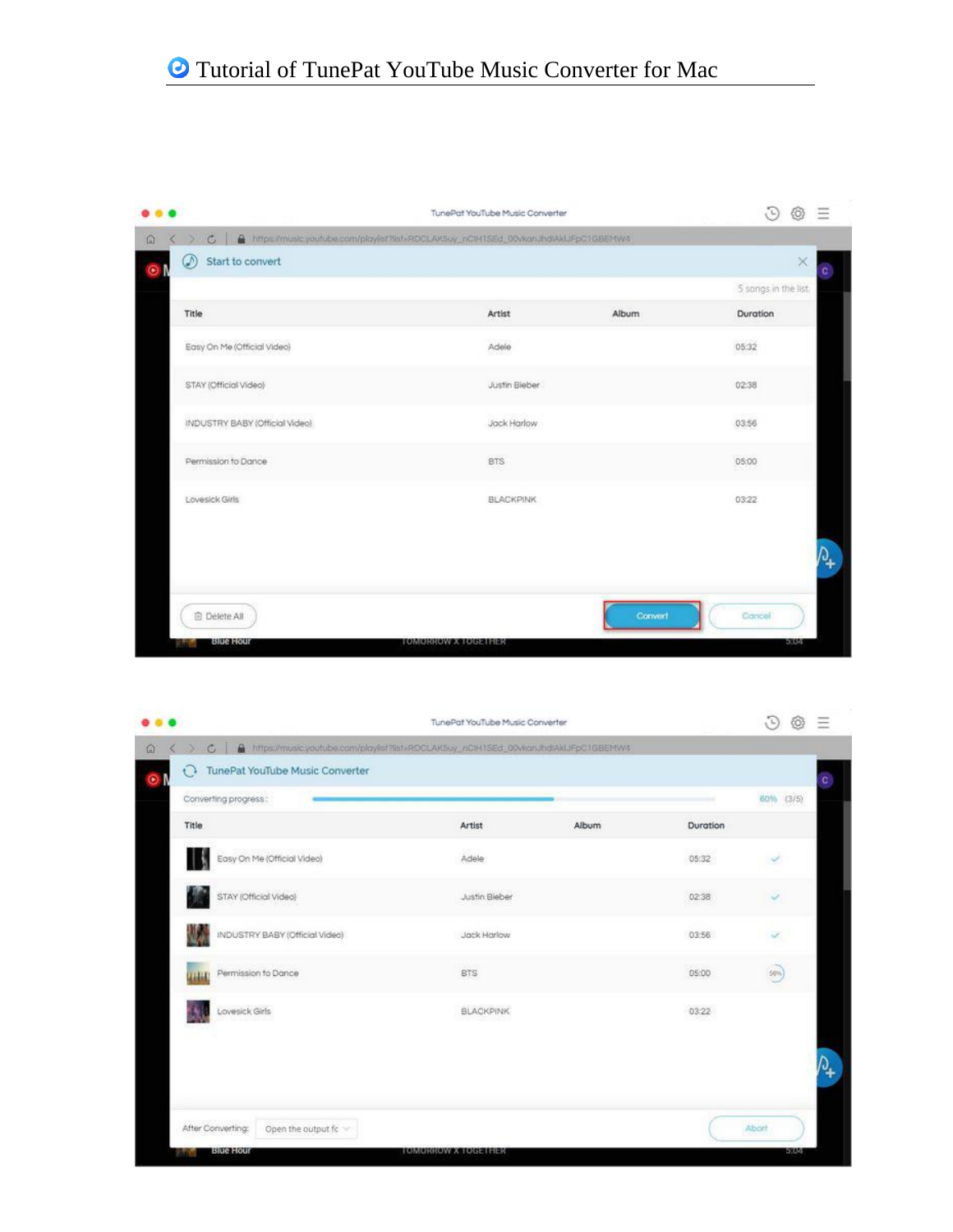Tips: When you need to convert a large number of songs you can choose Put system to sleep.

| C<br>History      |           |                             |                    |       | Search                                | a)<br>$\times$ | c |
|-------------------|-----------|-----------------------------|--------------------|-------|---------------------------------------|----------------|---|
| All Converted (5) | $\propto$ |                             |                    |       | 5 songs in the list, 0 selected. TO A |                |   |
| Today (5)         | o         | Title                       | Artist             | Album | <b>Duration</b>                       |                |   |
| Recent 7 Days (5) | □         | Lovesick Girls              | <b>BLACKPINK</b>   |       | 03:22                                 |                |   |
| Last 30 Days (5)  | o         | Permission to Dance         | <b>BTS</b>         |       | 05:00                                 |                |   |
|                   | o         | INDUSTRY BABY (Official VI  | Jack Harlow & Lil  |       | 03:56                                 |                |   |
|                   | o         | STAY (Official Video)       | Justin Bieber & Th |       | 02:38                                 |                |   |
|                   | 口         | Easy On Me (Official Video) | Adele              |       | 05:32                                 |                |   |
|                   |           |                             |                    |       |                                       |                | Q |
| 月                 |           | $ \vec{q}\rangle$           | (1)                |       |                                       |                |   |

<span id="page-11-0"></span>Once the conversion is completed, you can click on History  $\bigcirc$  to find the well-converted music.